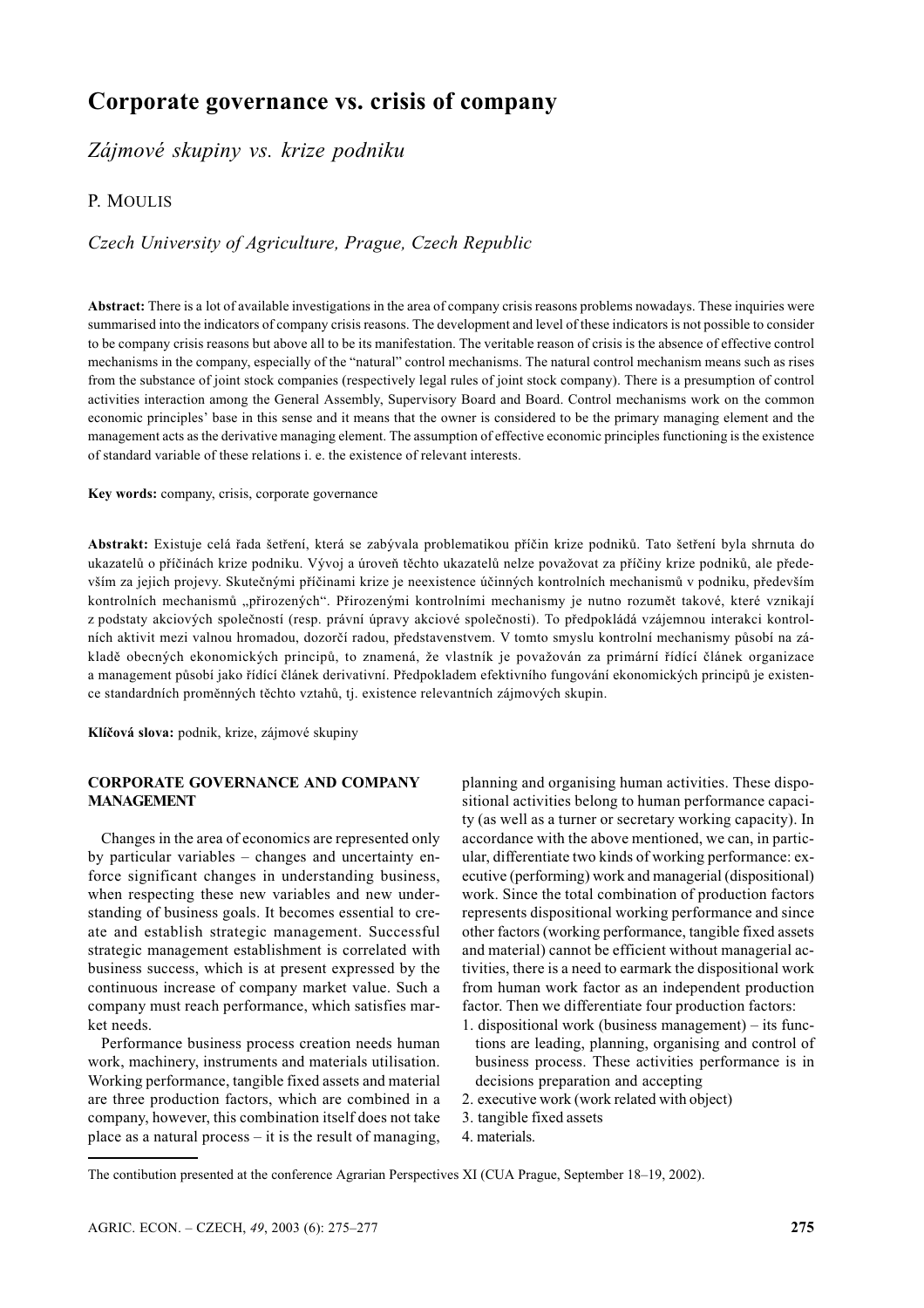Table 1. Production factor and example of identified corporate governance

| Production factor     | Example of identified<br>corporate governance |
|-----------------------|-----------------------------------------------|
| Dispositional labour  | Company management                            |
| Performing work       | Employees, contractors,<br>government, unions |
| Tangible fixed assets | Creditors, contractors, government            |
| Materials             | Contractors, government, competitors          |

Production factors mentioned in points  $(2)$ – $(4)$  are marked as elementary factors or factors related to object, since they have a close relation with production subject. Their utilisation is managed by dispositional factor. We understand managers, i.e. group of people, who can charge other people directly to be dispositional factor – we adopted the term "management" to mark them. Term management is simultaneously used for functions, which these people execute.

Within strategic management it means to define business mission. Success of reaching business mission and goals is significantly affected by accepted preliminaries in connection with relation to individuals and corporate governance, which provide (in various forms) corporate resources. Needs satisfaction rate of individuals and particular corporate governances is the indicator of business success. As a corporate governance, we understand any physical entity or corporate body, formal or informal group of these persons, whose activities can affect the company and vice versa.

If we take into consideration the business structure of production factors (mentioned above), we can (on these bases) define several types of corporate governance (see Table 1).

Of course, there is a number of another possibly identified corporate governances besides this simple list in the above table. The most important are owners, customers, clients, competitors etc. Respecting requirements of these corporate governances leads to successful meeting of the business mission. The most important corporate governances are owners, management and employees. Relations among these corporate governances are formally given by the Business Code and Law Code. Both these codes were objects of significant changes during the last years, in particular with the goal to express more exactly relations among these corporate governances.

## **CORPORATE GOVERNANCES IN THE AREA** OF AGRICULTURAL COMPANIES

Alternative arrangement of ownership relation was understood to be one of the agricultural subjects' bad economical situation solution during the past years. The majority of transforming agricultural cooperative were transformed into joint stock companies during the years 1998 and 1999, affected by the events and external environment development. This trend was prolonged in the following years. This conversion was determined not only by agricultural co-operatives duty to balance the transformation debts or even by the need to manage a company on the above mentioned asset complicity in business. The co-operative ideas were were not fulfilled by agricultural co-operatives. There are three relevant corporate governances in the new agriculture companies: owners, management and employees.

Owners: corporate bodies, in accordance with the Act No. 42/1992 Coll., which have decision-making authority. They shall have interest in the business development in the long term and reaching the adequate capital productivity of capital, which was reached by agricultural co-operatives transformation. Owners are represented by general assembly of the joint-stock company. It is the representative body of the company and from its centre, there is elected part of the board of directors and part of the advisory board members.

*Management:* it is the executive element of organisation management. Its activities are liable to owner requirements, which are represented by the general assembly. Top management is represented in the board of directors and is elected by company owners. On the bases of certain simplicity, they are hired workers (derived managerial body), which shall increase value of the particular owners assets.

Employees: of course even they are the unchangeable part of company and have clear requirements, which could be asserted by mostly 1/3 representation in the advisory board. In general, it could be said that employees have requirements on the adequate appraisal of their work, providing of certain social benefits, which issue from the employment with the company, and they also are interested in the development of the company. Their requirements are directed to the area of wages increase in the particular years.

A terrain research was done with regard to farmers during the last year. I examined one corporate governance - owners. The result of this research is in relative measures expressed in the following text.

Several facts were found out:

- $-75\%$  of owners do not know their rights in connection with equity participation in the company;
- $-60\%$  of owners cannot specify what they expect from their equity participation in the company;
- 65% of owners are not satisfied with the amount of rent for their equity participation in the company; from that
- $-45\%$  do not think of officially claiming the change of interest increase of the participation;
- $-15\%$  think official claiming to be useless
- $-5\%$  made oral claim to management.

On the base of non-standardised interviewing the owners covered by this research and other owners form other agricultural companies, there was identified one very important finding - owners talk about management like